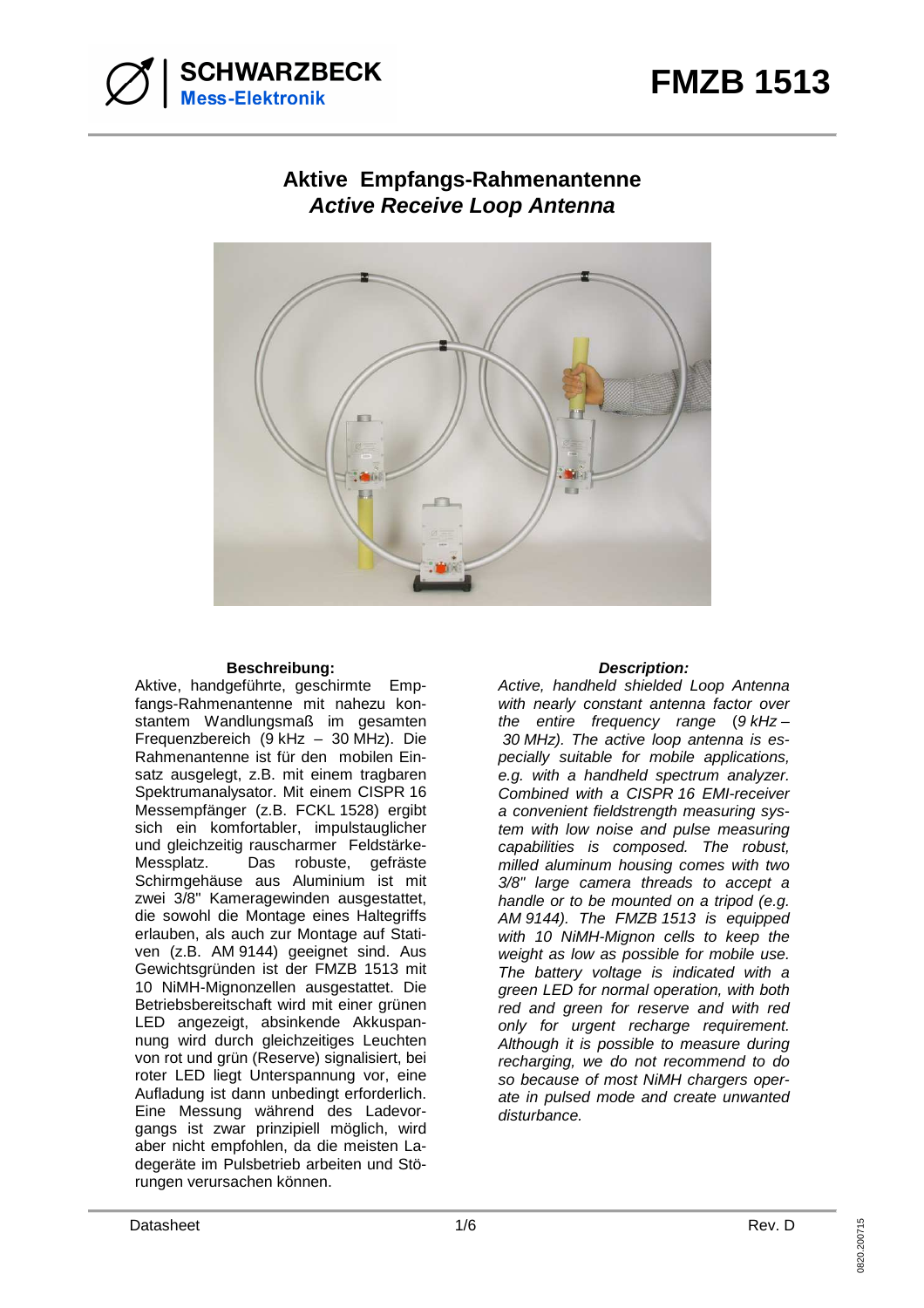

Die aktive Rahmenantenne FMZB 1513 eignet sich zur frequenzselektiven Messung der Magnetfeldstärke (oder auch der fiktiven E-Feldstärke) im Langwellen-, Mittelwellen und Kurzwellenbereich. Die Rahmenantenne kann für Messungen nach CISPR (z.B. 16-1-4), MIL, FCC, EN, ISO, ANSI, ETSI und diverse andere Normen eingesetzt werden.

### Anwendung
anticons
and the set of the set of the set of the set of the set of the set of the set of the set of the set of the set of the set of the set of the set of the set of the set of the set of the set of the set of t

The Active Loop Antenna FMZB 1513 can be used for the frequency selective measurement of magnetic fields (of fictious electric field) in the longwave, midwave and shortwave frequency ranges. It can be used for testing according to CISPR (e.g. 16-1-4), MIL, FCC, EN, ISO, ANSI, ETSI and many other standards**.** 

| <b>Technische Daten:</b>                                 |                        | <b>Specifications:</b>                                                     |
|----------------------------------------------------------|------------------------|----------------------------------------------------------------------------|
| Frequenzbereich nominell:                                | 9 kHz - 30 MHz         | <b>Nominal Frequency range:</b>                                            |
| Anschluss: Buchse                                        | $50 \Omega N$          | Connector: female                                                          |
| Wandlungsmaß für fiktive E-<br>Feldstärke:               | $20$ dB/m              | Antenna Factor for fict.<br>E - fieldstrength:                             |
| Wandlungsmaß für H-Feldstärke:                           | $-31.5$ dB/ $\Omega$ m | Antenna Factor for<br>H - fieldstrength:                                   |
| Rahmendurchmesser:                                       | 0.5 <sub>m</sub>       | Loop Diameter:                                                             |
| Feldstärkemessbereich<br>QP / 9 kHz 6 dB ZF-Bandbreite:  | 30-130 dBµV/m          | <b>Fieldstrength Measuring Range</b><br>QP-Detector / 9 kHz IF-Bandwidth:  |
| Feldstärkemessbereich<br>AV / 200 Hz 6 dB ZF-Bandbreite: | 8-130 dBµV/m           | <b>Fieldstrength Measuring Range</b><br>AV-Detector / 200 Hz IF-Bandwidth: |
| Frequenzgang:                                            | $< +/- 1$ dB           | Frequency Response:                                                        |
| Betriebsdauer bei voller Akkula-<br>dung: $>20 h$        | typ. $12 h$            | Operation time with full Battery Ca-<br>pacity:                            |
| Akku:                                                    | 12 V NiMH 1.9 Ah       | Battery:                                                                   |
| Empfohlenes Ladegerät:                                   | <b>ACS 110</b>         | Recommended Charger:                                                       |
| Betriebsanzeige: LED grün                                | > 10.6 V               | <b>Operation Indicator:</b><br><b>Green LED</b>                            |
| Batt. - Reserve: LED rot und grün                        | 9.7 V - 10.6 V         | Batt. Reserve Indicator:<br>LED red and green                              |
| Selbstabschaltung:<br>LED rot (erlischt)                 | < 9.7 V                | <b>Automatic Switch Off</b><br>LED red (terminating)                       |
| Mastmontagegewinde:                                      | $2 \times 3/8"$        | <b>Mounting Thread:</b>                                                    |
| Abmessungen:                                             | 520 x 560 x 60 mm      | Dimensions:                                                                |
| Gewicht:                                                 | $1.6$ kg               | Weight:                                                                    |
| Haltegriff:                                              | 38 x 180 mm, 3/8"      | Handle:                                                                    |
|                                                          |                        |                                                                            |
| Zubehör (optional):                                      |                        | Accessories (optional):                                                    |
| Transportkoffer                                          | CCA 1513               | <b>Storing Case</b>                                                        |
| NiMH-Ladegerät                                           | <b>ACS 110</b>         | NiMH-Charger                                                               |
| Langer Haltegriff                                        | 38 x 500 mm, 3/8"      | Long Handle                                                                |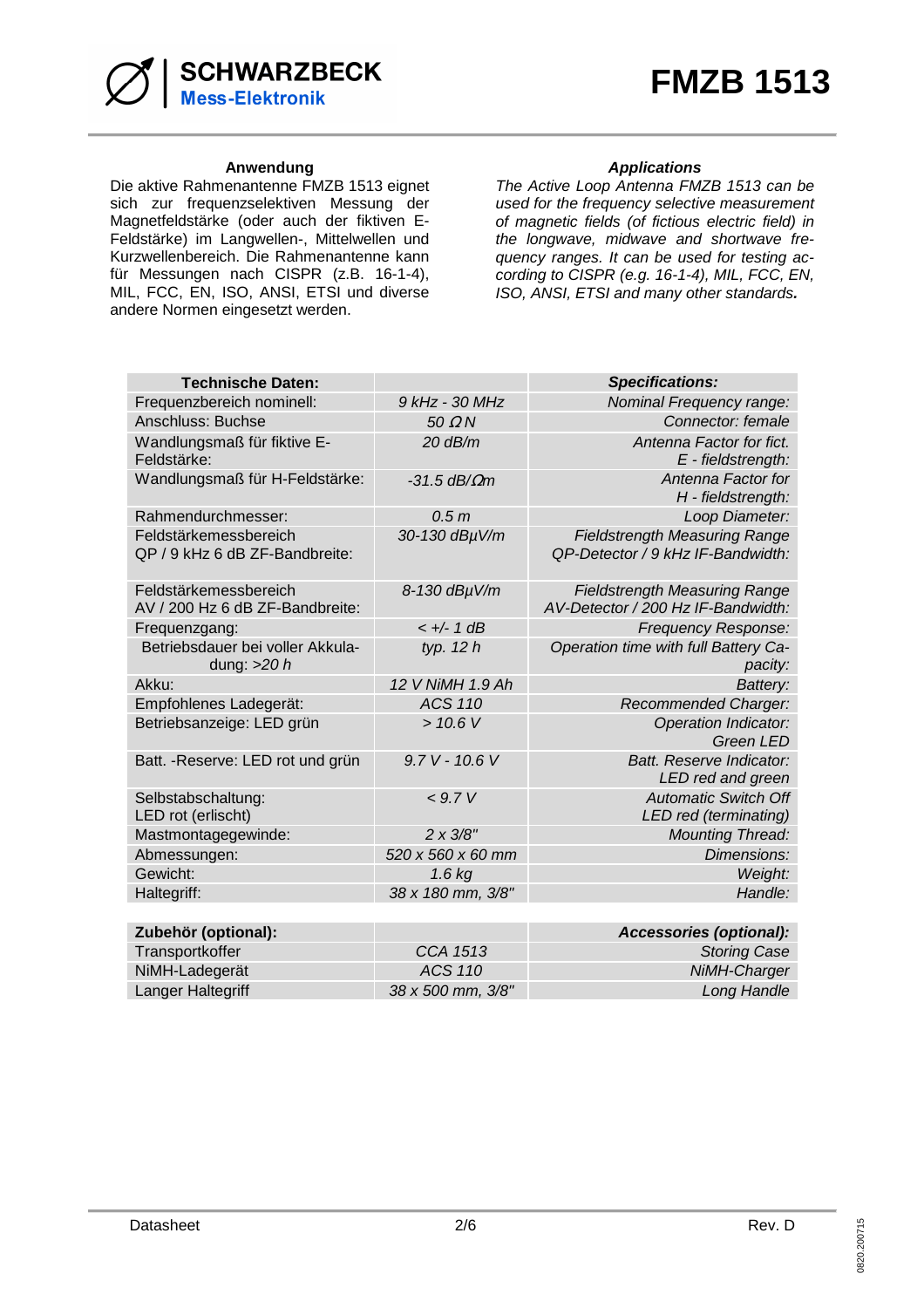



**1-dB-Kompressionspunkt (typ.) Typical 1-dB-compression-point** 

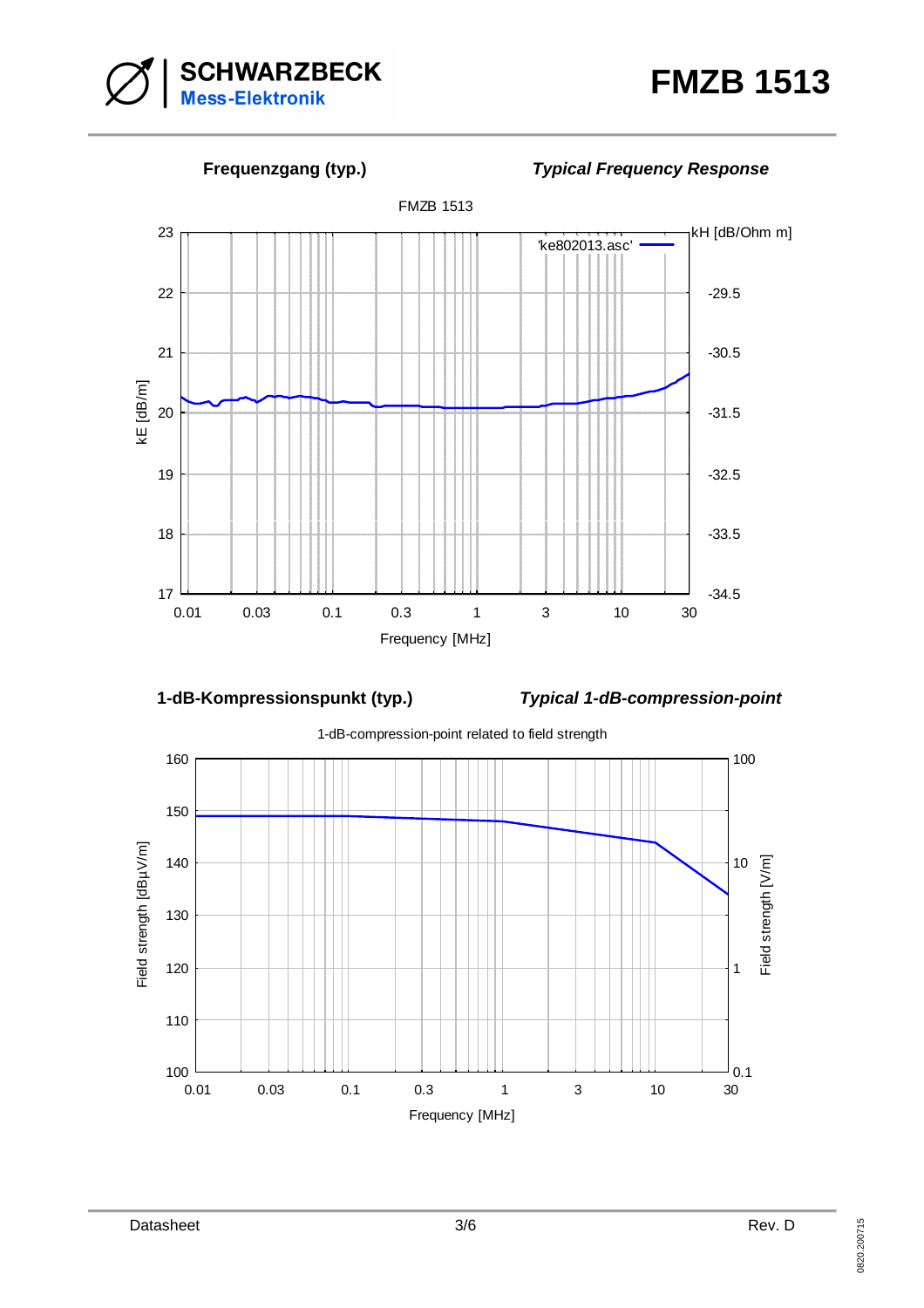



## **Spannungsstehwellenverhältniss Voltage standing wave Ratio**

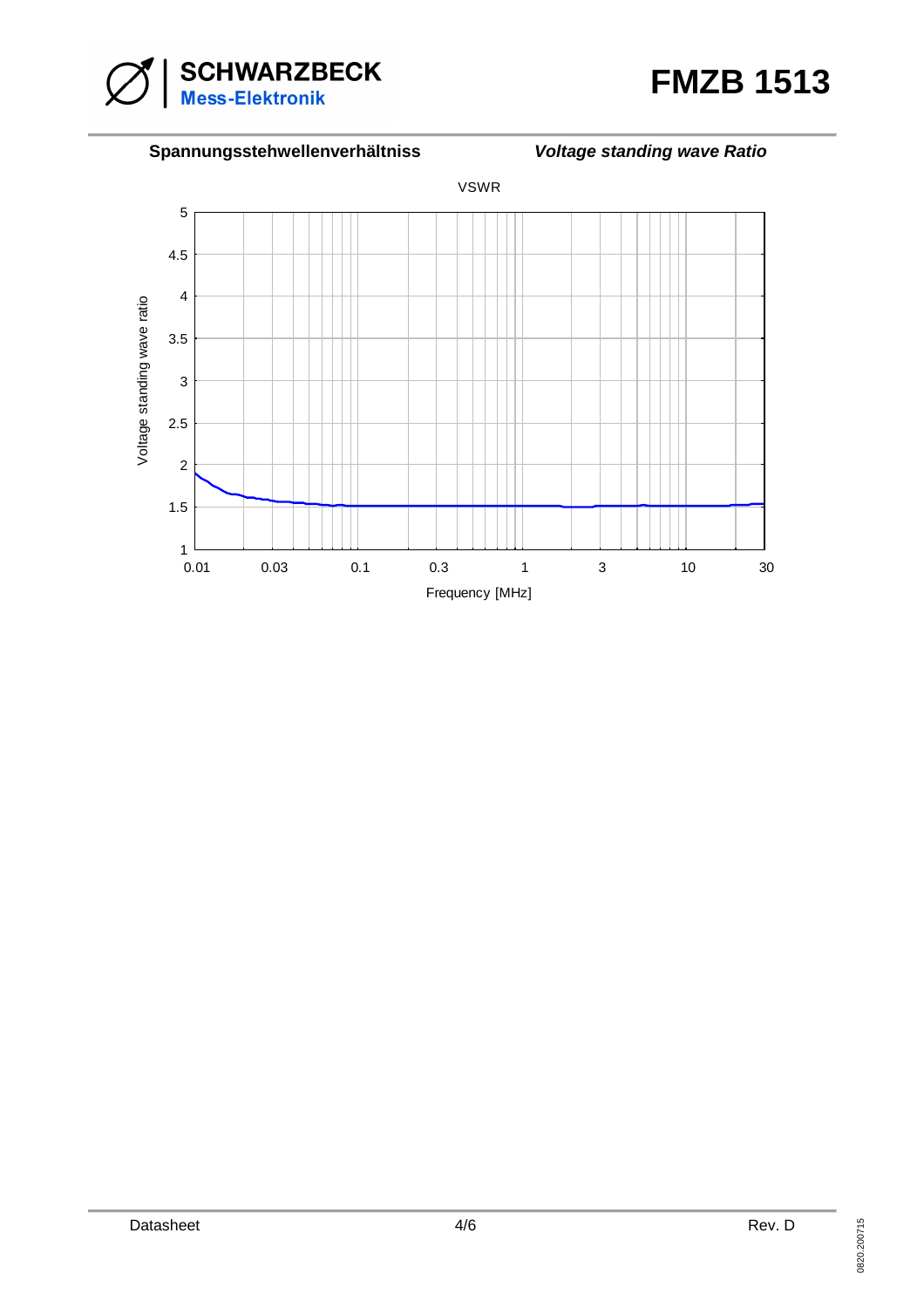

### **Rauschanzeige Community Community Rauschanzeige Community Relationships Noise Floor**

Auf die Feldstärke bezogene Rauschanzeige an einem CISPR 16-1-1 Messempfänger.

Die unkorrigierte Spannungsanzeige des Messempfängers in dBµV muss mit dem Wandlungsmaß für fiktive E-Feldstärke (+20 dB/m) addiert werden, um den feldstärkebezogenen Rauschsockel zu ermitteln. In den Grafiken sind die feldstärkebezogenen Rauschanzeigen der FMZB 1513 am Empfänger FCLE 1535 für verschiedene Detektoren und Normbandbreiten angegeben.

Addiert man den gewünschten Signal-Rausch-Abstand so erhält man die Empfindlichkeit der Antenne.

Displayed noise level of the FMZB 1513 in reference to field strength, measured with a CISPR 16-1-1 compliant measuring receiver.

The uncorrected voltage display of an EMIreceiver in dBµV must be added with the antenna factor for fic. E -fieldstrength (+20 dB/m) to obtain the field strength-related noise-floor of the system. The figures show the measured noise floor related to field strength for the FMZB 1513 at the FCLE 1535 receiver for different detectors and bandwidths.

Add the desired signal-to-noise-ratio to calculate the sensitivity of the antenna.



### Noise floor for different detectors and bandwidths